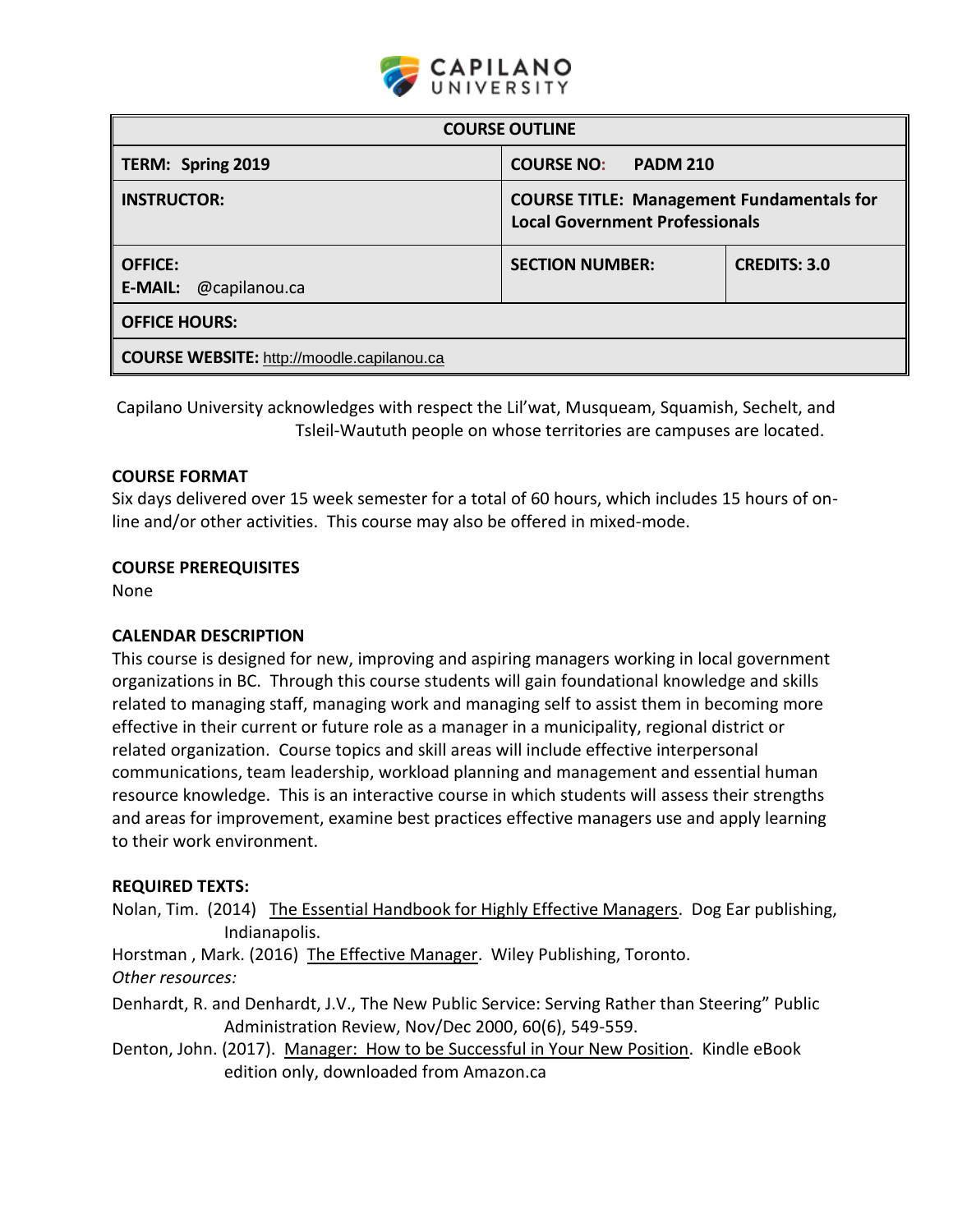Nalbandian, John, "Facilitating Community, Enabling Democracy: New Roles of Local Government Managers," Public Administration Review, May/June 1999, 59(3) 187-197.

Note: Additional readings and resources will be provided by the course instructor on the Moodle site or in class. Course material, announcements and communications before and after in-person classes will be on the course Moodle website.

## **COURSE STUDENT LEARNING OUTCOMES**

On successful completion of this course, students will be able to do the following:

- 1. Identify and define roles, responsibilities and core competencies for managers in a local government context and challenges as a new manager.
- 2. Examine and discuss effective management approaches, principles and best practices presented in texts and articles.
- 3. Assess strengths and areas to develop in relation to core management competencies, skills and knowledge.
- 4. Develop self-awareness related to communication and people management styles and preferences.
- 5. Demonstrate effective interpersonal communication skills relating to coaching, negotiating and managing difficult conversations.
- 6. Discuss team management tools and techniques and apply them to real-world scenarios.
- 7. Describe key human resource responsibilities for managers and supervisors, including hiring, developing, and managing the performance of employees in a union environment.
- 8. Review and apply time and workload management tools and approaches.

## **COURSE CONTENT**

Topics listed below cover the main areas of study. Schedule updates will be posted as needed on Moodle at least one week prior to class.

| Day     | <b>Topic</b>                                                                   | <b>Readings/Activities</b> |
|---------|--------------------------------------------------------------------------------|----------------------------|
| PART 1: | <b>Introduction to Management Fundamentals</b>                                 |                            |
| 1       | Course Overview and Understanding the Role                                     | Denton (2017)              |
|         | Manager roles and responsibilities related to staff,                           | Nolan (2014) Ch. 10, 28    |
|         | workload, self                                                                 | Horstman (2016) Ch. 1      |
|         | Core competencies and self-assessment                                          |                            |
|         | Introduction to literature - management theory and<br>$\overline{\phantom{0}}$ |                            |
|         | effective practices                                                            |                            |
| 1       | Understanding the Local Government Workplace                                   | Nolan (2014) Ch. 13-16     |
|         | <b>Ethics and Professionalism</b>                                              |                            |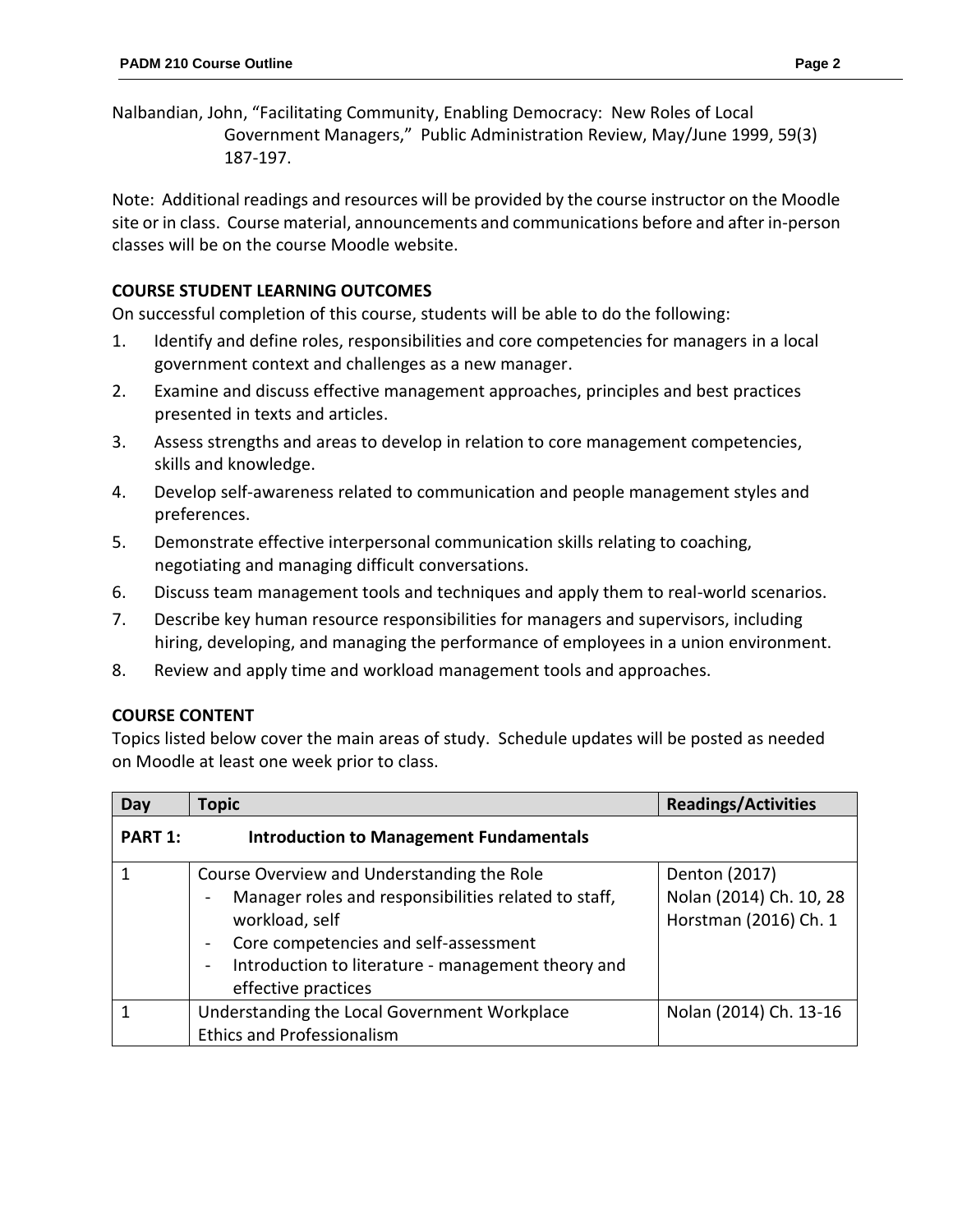| <b>PART 2:</b> | <b>Leading and Managing for High Performance</b>                                                                                                                                                                                                                                |                                                              |
|----------------|---------------------------------------------------------------------------------------------------------------------------------------------------------------------------------------------------------------------------------------------------------------------------------|--------------------------------------------------------------|
| 2              | Leading with Vision<br>Motivating employees and Creating a Empowering<br>$\blacksquare$<br>Culture<br>Setting Standards and Optimizing Department<br>Performance                                                                                                                | Nolan (2014) Ch. 1-6                                         |
| 2              | Planning and Organizing Workload<br>Planning and selecting priorities<br>$\blacksquare$<br>Linking department plans to corporate priorities and<br>individual workplans<br>Setting objectives and implementation schedule<br>Measuring and evaluating process and outcomes<br>- | Nolan (2014) Ch. 11-12                                       |
| <b>PART 3:</b> | <b>Interacting Effectively</b>                                                                                                                                                                                                                                                  |                                                              |
| 3/4            | Interpersonal Communication<br>Communication styles and preferences<br>Interpersonal - coaching, conflict resolution, effective<br>listening                                                                                                                                    | Nolan (2014) Ch. 7 & 8<br>Horstman (2016) Ch. 2,<br>5        |
| 3/4            | <b>Team Work</b><br>Planning and organizing<br><b>Building and motivating</b><br>$\blacksquare$<br>Common issues and problem solving<br>$\blacksquare$<br>Assessing and Improvement                                                                                             | Nolan (2014) Ch. 25-27<br>Horstman (2016) Ch.<br>$12 - 14$   |
| 4              | "Managing Up"<br>Relationships with supervisor and senior leadership<br>team and elected officials                                                                                                                                                                              | Nolan (2014) Ch. 24                                          |
| PART 4:        | <b>Essential Human Resource Knowledge</b>                                                                                                                                                                                                                                       |                                                              |
| 5/6            | Human Resource Management<br>Hiring<br>Developing employees & performance management<br>Disciplinary processes<br>Union environment and collective agreement<br>fundamentals<br>Workplace policies, e.g. respectful workplace                                                   | Nolan (2014) Ch. 17-23<br>Horstman (2016) Ch. 4,<br>$6 - 11$ |
| 6              | Bringing it All Together<br>Reflection on core management competencies and<br>$\overline{a}$<br>areas for growth                                                                                                                                                                | Nolan (2014) Ch. 9 & 30                                      |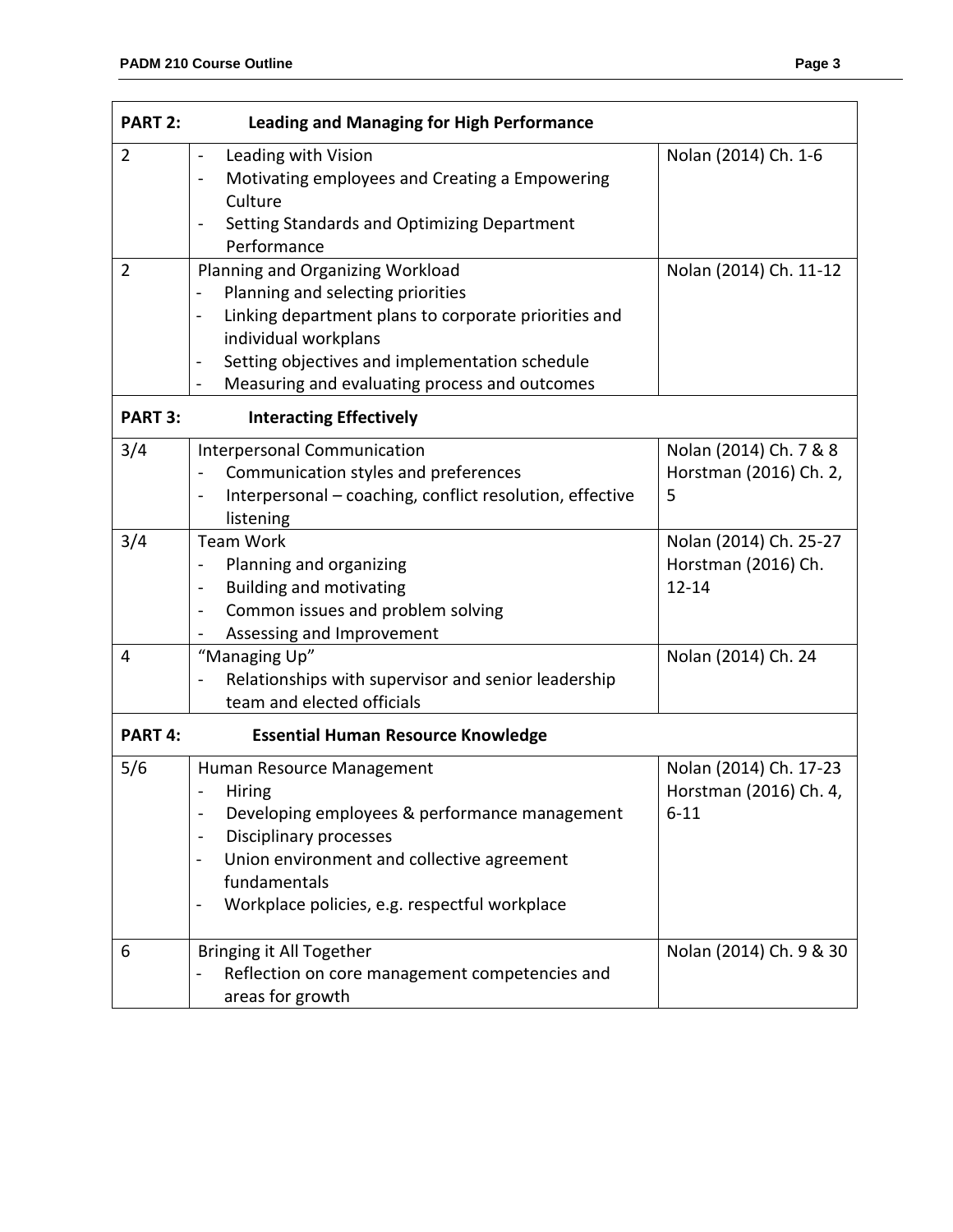#### **EVALUATION PROFILE:**

|                                       | Assessment and due dates                                   | % of Final | Individual/ |
|---------------------------------------|------------------------------------------------------------|------------|-------------|
| (Assignment details posted on Moodle) |                                                            | Grade      | Group       |
|                                       | 1. Self-reflection and assessment on manager roles and     | 15         | Individual  |
|                                       | competencies                                               |            |             |
|                                       | 2. Literature review and presentation on effective manager | 30         | Individual  |
|                                       | theories, approaches and practices                         |            |             |
| 3.                                    | Employee management skill demonstration (oral in pairs)    | 15         | Group       |
|                                       | 4. Team charter and development plan                       |            |             |
|                                       | OR                                                         | 25         | Individual  |
|                                       | Department workplan and presentation                       |            |             |
| 5.                                    | Action plan for continuing development and improvement     | 15         | Individual  |
| <b>Total</b>                          |                                                            | 100%       |             |

#### **ASSIGNMENTS**

For detailed description of assignments, please refer to the course syllabus and Moodle site.

**Written Assignments:** This course will include a combination of short written assignments (e.g. written analysis and self-assessment) and/or longer assignments including a research report.

**Presentations:** This course includes presentation components. Detailed instructions will be provided in class and on Moodle.

#### **GRADING PROFILE**

| $A+$<br>$= 90-100$ | $B+ = 77-79$  | $C+ = 67-69$              | $D = 50-59$ |
|--------------------|---------------|---------------------------|-------------|
| A<br>$= 85-89$     | $B = 73-76$   | $\mathsf{C}$<br>$= 63-66$ | $= 0.49$    |
| A-<br>$= 80 - 84$  | $B - = 70-72$ | $C- = 60-62$              |             |

#### **Incomplete Grades**

Grades of Incomplete "I" will not be assigned in this course.

#### **Late Assignments**

Assignments are due at the beginning of the class on the due date listed. Late assignments will only be accepted if prior approval for a late submission date has been given by the instructor.

## **Missed Exams/Quizzes/Labs etc.**

Make-up exams, quizzes and/or tests are given at the discretion of the instructor. They are generally given only in medical emergencies or severe personal crises. Some missed labs or other activities may not be able to be accommodated. Please consult with your instructor.

## **Attendance**

Students are expected to attend all classes and associated activities. Regular class attendance and punctuality are both essential and expected due to the nature and format of the course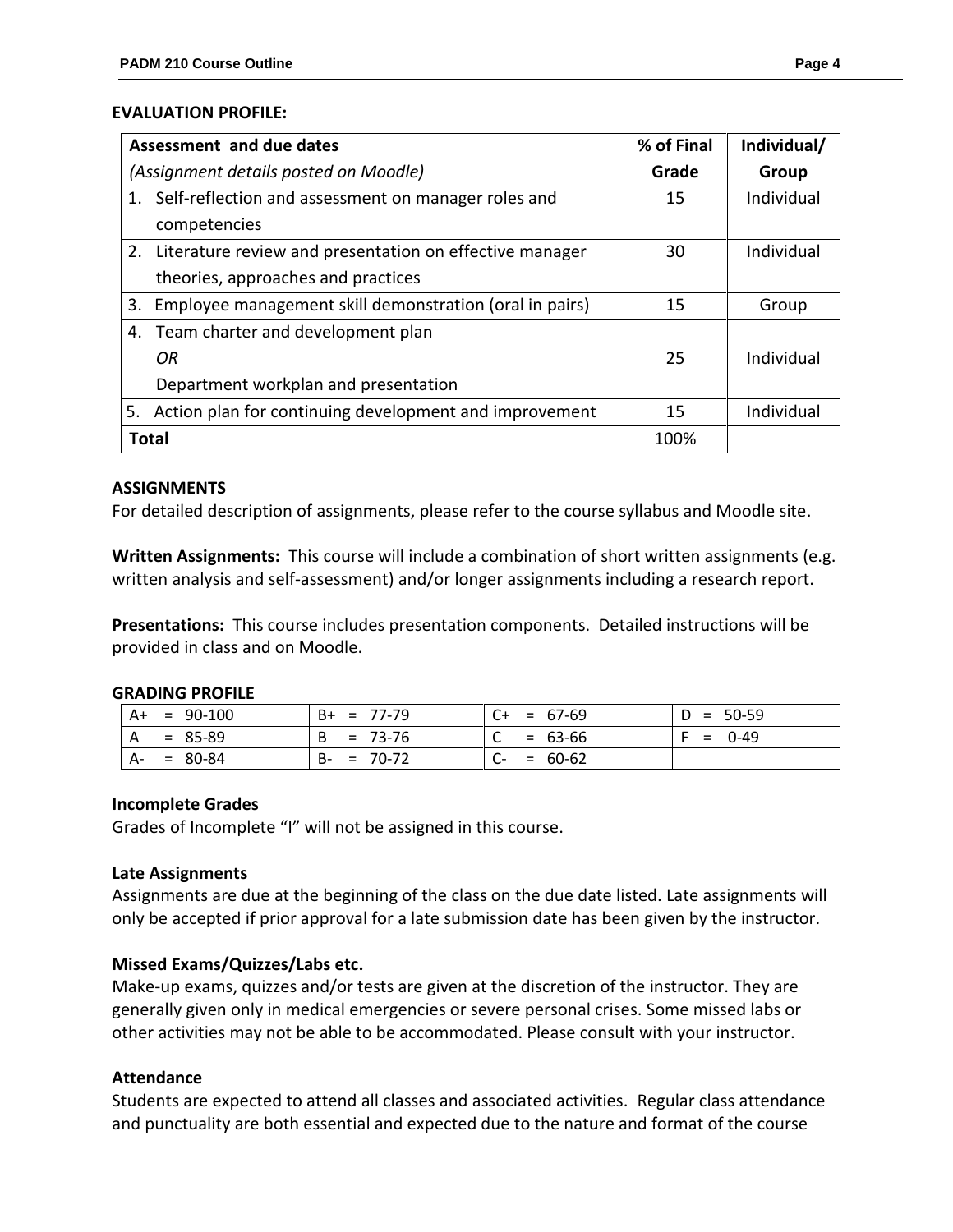materials. Students are required to make up all class work for which they were not in attendance.

## **English Usage**

Students are expected to proofread all written work for any grammatical, spelling and stylistic errors. Instructors may deduct marks for incorrect grammar and spelling in written assignments.

### **Electronic Devices**

Students may use electronic devices during class for note-taking only.

#### **On-line Communication**

Outside of the classroom, instructors will if necessary communicate with students using either their official Capilano University email or Moodle; please check both regularly. Official communication between Capilano University and students is delivered to students' Capilano University email addresses only.

#### **UNIVERSITY OPERATIONAL DETAILS**

#### **Tools for Success**

Many services are available to support student success for Capilano University students. A central navigation point for all services can be found at:<http://www.capilanou.ca/services/> **Capilano University Security: download the [CapU Mobile Safety App](https://www.capilanou.ca/services/safety-security/CapU-Mobile-Safety-App/)**

## **Policy Statement (S2009-06)**

Capilano University has policies on Academic Appeals (including appeal of final grade), Student Conduct, Academic Integrity, Academic Probation and other educational issues. These and other policies are available on the University website.

## **Academic Integrity (S2017-05)**

Any instance of academic dishonesty or breach of the standards of academic integrity is serious and students will be held accountable for their actions, whether acting alone or in a group. See policy S2017-05 for more information:

<http://www.capilanou.ca/about/governance/policies/Policies/>

Violations of academic integrity, including dishonesty in assignments, examinations, or other academic performances, are prohibited and will be handled in accordance with the Student Academic Integrity Procedures.

**Academic dishonesty** is any act that breaches one or more of the principles of academic integrity. Acts of academic dishonesty may include but are not limited to the following types:

**Cheating**: Using or providing unauthorized aids, assistance or materials while preparing or completing assessments, or when completing practical work (in clinical, practicum, or lab settings), including but not limited to the following: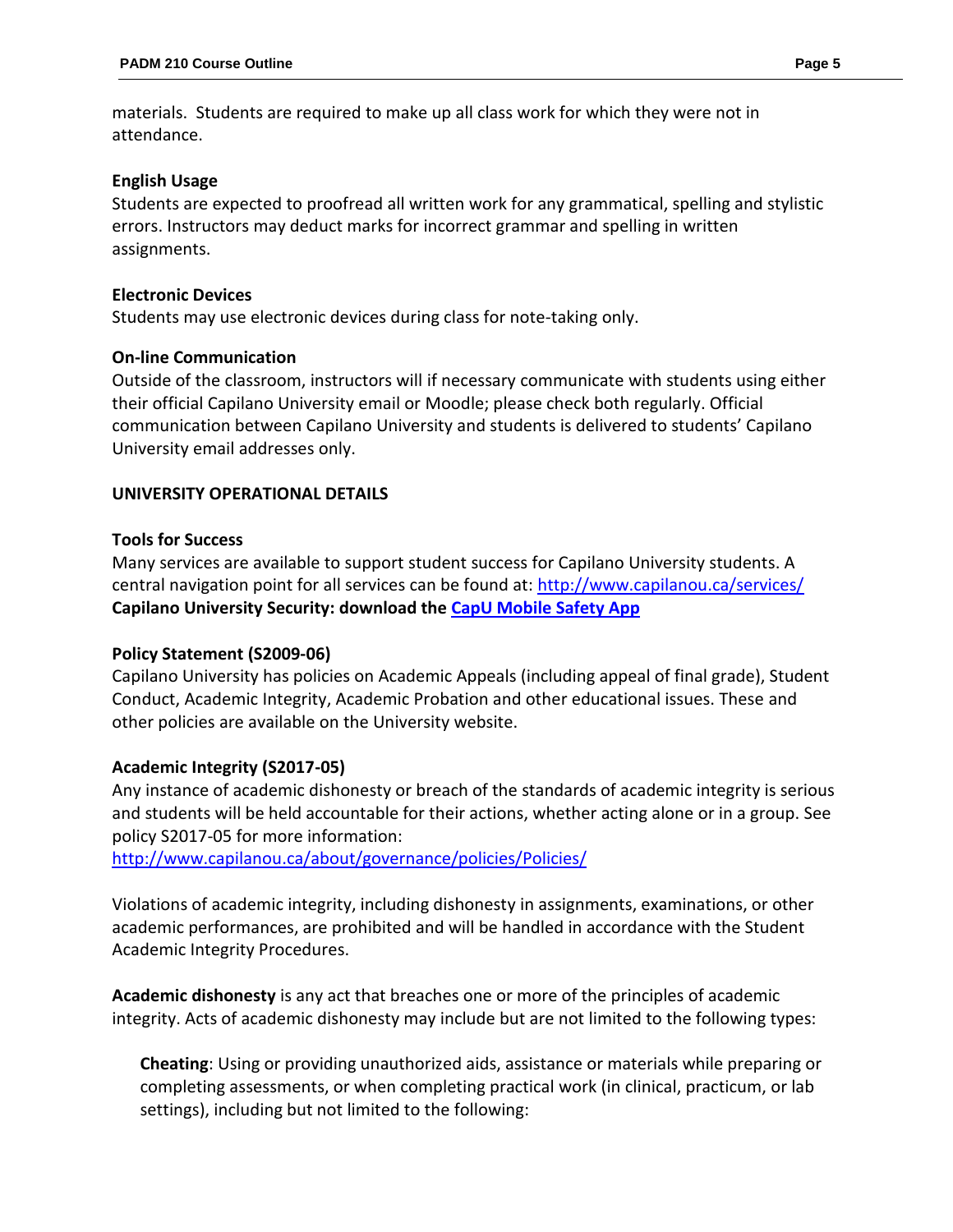- Copying or attempting to copy the work of another during an assessment;
- Communicating work to another student during an examination;
- Using unauthorized aids, notes, or electronic devices or means during an examination;
- Unauthorized possession of an assessment or answer key; and/or,
- Submitting of a substantially similar assessment by two or more students, except in the case where such submission is specifically authorized by the instructor.

**Fraud**: Creation or use of falsified documents.

**Misuse or misrepresentation of sources**: Presenting source material in such a way as to distort its original purpose or implication(s); misattributing words, ideas, etc. to someone other than the original source; misrepresenting or manipulating research findings or data; and/or suppressing aspects of findings or data in order to present conclusions in a light other than the research, taken as a whole, would support.

**Plagiarism**: Presenting or submitting, as one's own work, the research, words, ideas, artistic imagery, arguments, calculations, illustrations, or diagrams of another person or persons without explicit or accurate citation or credit.

**Self-Plagiarism**: Submitting one's own work for credit in more than one course without the permission of the instructors, or re-submitting work, in whole or in part, for which credit has already been granted without permission of the instructors.

**Prohibited Conduct**: The following are examples of other conduct specifically prohibited:

- Taking unauthorized possession of the work of another student (for example, intercepting and removing such work from a photocopier or printer, or collecting the graded work of another student from a stack of papers);
- Falsifying one's own and/or other students' attendance in a course;
- Impersonating or allowing the impersonation of an individual;
- Modifying a graded assessment then submitting it for re-grading; or,
- Assisting or attempting to assist another person to commit any breach of academic integrity.

# **Sexual Violence and Misconduct**

All Members of the University Community have the right to work, teach and study in an environment that is free from all forms of sexual violence and misconduct. Policy B401 defines sexual assault as follows:

Sexual assault is any form of sexual contact that occurs without ongoing and freely given consent, including the threat of sexual contact without consent. Sexual assault can be committed by a stranger, someone known to the survivor or an intimate partner.

Safety and security at the University are a priority and any form of sexual violence and misconduct will not be tolerated or condoned. The University expects all Students and